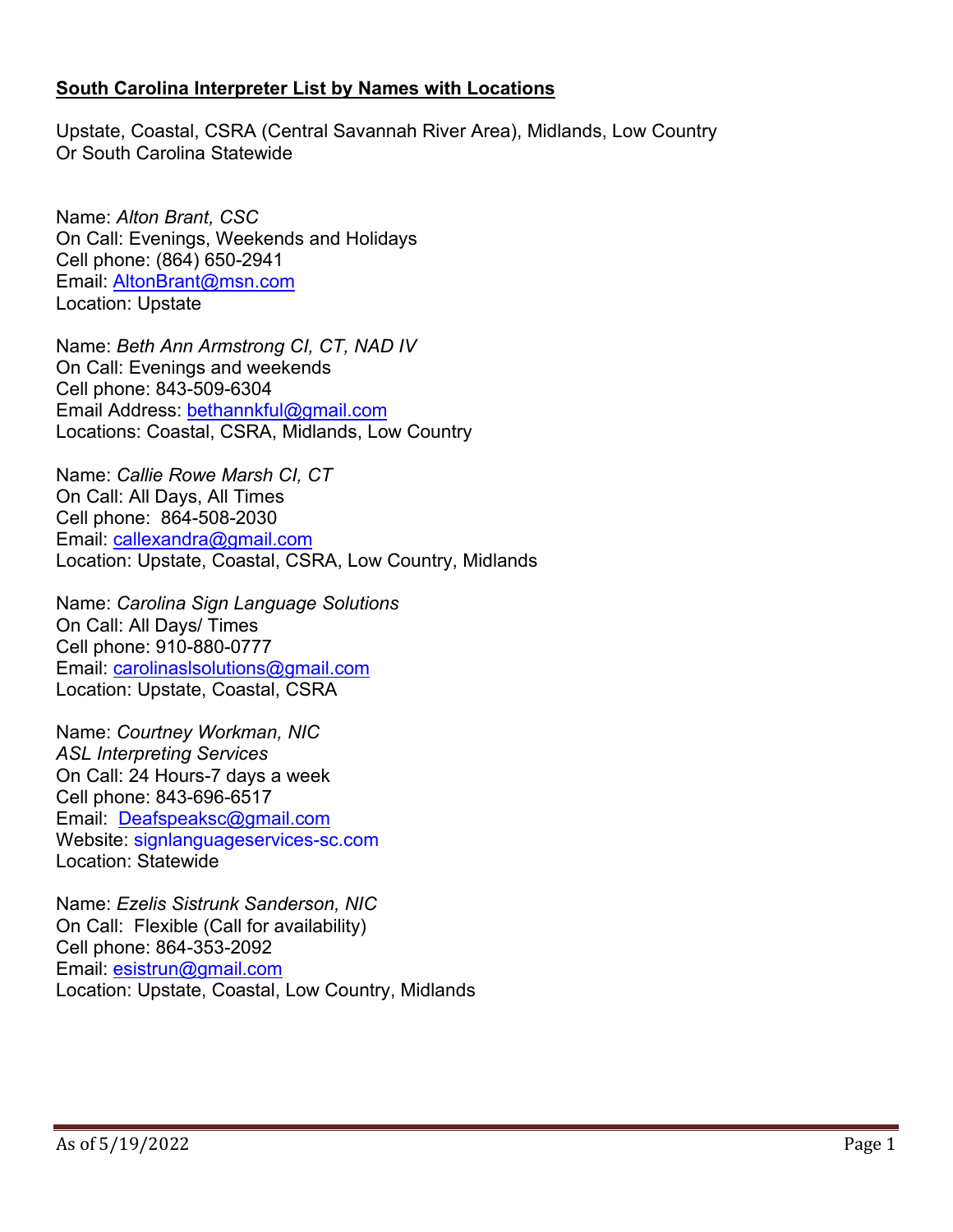Name: *Interpreter Express, LLC Katy Schneider, CI & CT* On Call: 24/7 Office phone: 864 -268 -2335 Cell phone: 864 -275 -6027 Email: [interpreterexpress@gmail.com](mailto:interpreterexpress@gmail.com) Location: Upstate

Name: *Jason Hurdich, M.Ed.; CDI* Certified Deaf Interpreter On Call: 24/7 Cell Phone: 407 -655 -8800 (Text Only) Email: [jhurdich@aol.com](mailto:jhurdich@aol.com) Location: Statewide

Name: *JWD Interpreting, LLC Jill DuPre, NIC, NAD III* On Call: Monday – Saturday (All Times) Cell phone: 803 -608 -4039 (Text/Voice) Video Phone: 803 -381 -0125 Email: [jwdterp@gmail.com](mailto:jwdterp@gmail.com) Website: [www.jwdinterpreting.com](http://www.jwdinterpreting.com/) Location: Statewide

Name: *Kathy Stoehr, M.Ed., CI, CT, NAD V* On Call: Evenings, Weekends, Holidays Cell phone: 864 -270 -9475 Email: [Kstoehr15@gmail.com](mailto:Kstoehr15@gmail.com) Location: Upstate, Midlands, Low Country

Name: *RGB TERPWORKS Robin Burgess Mack, M.A., CI/CT* On Call: Check for Availability Cell phone: (803) 747 -9042 (talk/text) iPhone: (803) 878 -9328 (talk/text/FaceTime) *(Please use both phones for texting)*  Email: [rgburgessterp@gmail.com](mailto:rgburgessterp@gmail.com) Email: [rgbmack@hotmail.com](mailto:rgbmack@hotmail.com) (FaceTime) Location: Midlands, CSRA, Low Country

Name: *Sharon Reed, MA, NIC* On Call: Please contact for availability Cell phone: 803 -669 -0152 Email: [sharonreed1965@gmail.com](mailto:sharonreed1965@gmail.com)  Location: CSRA, Midlands